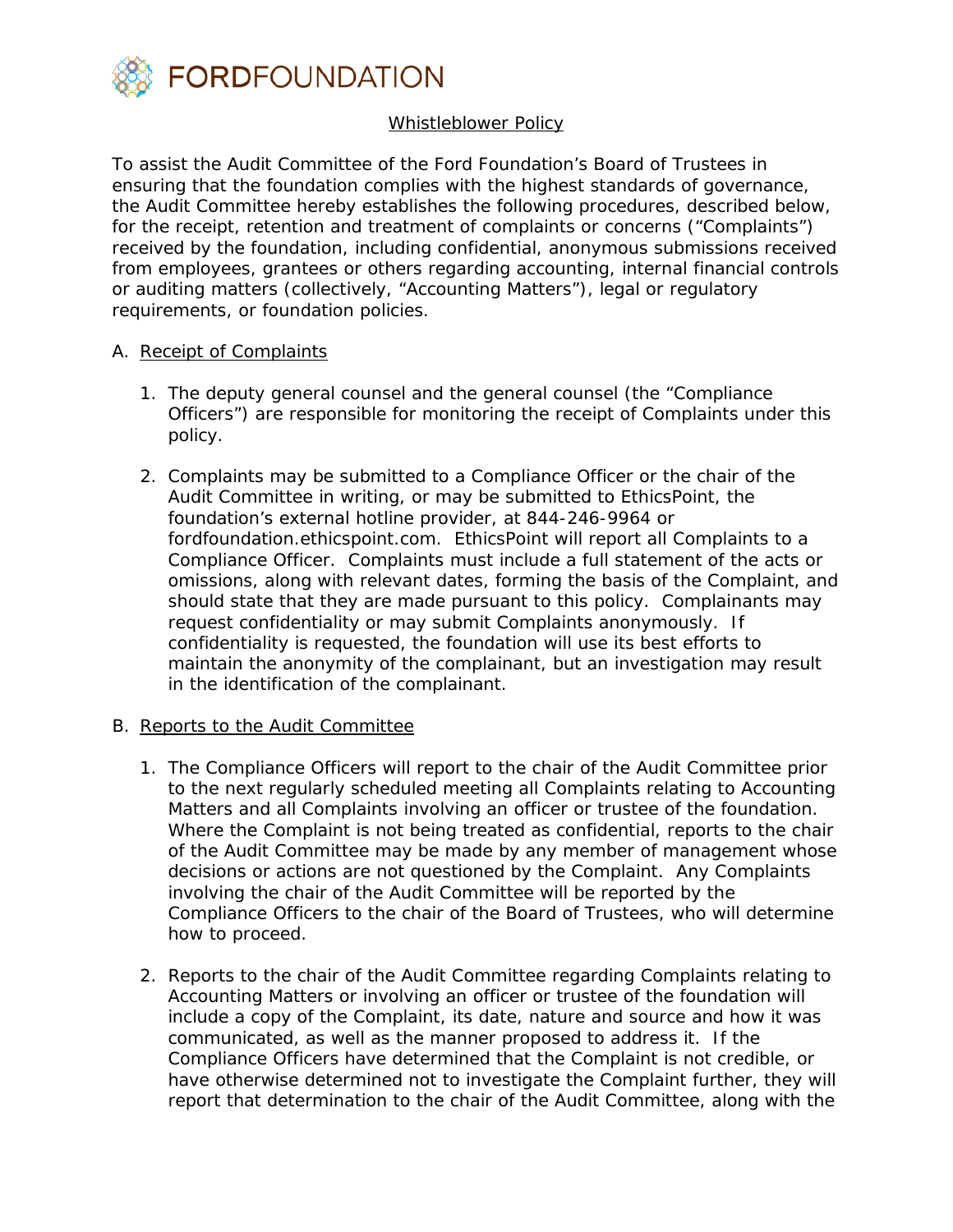rationale. The chair of the Audit Committee will also receive progress reports on any ongoing investigations prior to each regular meeting.

- 3. The Compliance Officers will provide to the chair of the Audit Committee prior to each annual meeting of the board a summary report of all Complaints received under this policy during the previous year other than those relating to Accounting Matters or involving an officer or trustee of the Foundation ("Other Complaints").
- 4. The chair of the Audit Committee will determine which, if any, Complaints, based on their credibility and/or materiality, will be reported to the full Audit Committee. Any member of the Audit Committee may obtain an up-to-date report of all Complaints concerning Accounting Matters and Complaints involving an officer or trustee of the foundation between meetings by contacting one of the Compliance Officers.
- 5. The Compliance Officers will maintain records of all Complaints in accordance with the foundation's document retention policy.

## C. Procedures for Addressing Complaints

- 1. The Compliance Officers, working with staff from appropriate departments of the foundation, will be responsible for recommending how to address Complaints. The Audit Committee through its chair will have ultimate authority over the treatment of Complaints concerning Accounting Matters and Complaints involving an officer or trustee of the foundation. The chair of the Board of Trustees will have authority over the treatment of Complaints involving the chair of the Audit Committee. The president or his or her designee will have authority over the treatment of Other Complaints.
- 2. Absent other direction from the chair of the Audit Committee, the chair of the Board of Trustees or the president, as applicable, the Compliance Officers or other identified personnel will carry out the recommendations to address Complaints.
- 3. A Complaint will be considered to have been treated as "confidential" if, other than as required by law, or in a regulatory or other proceeding, the identity of the person communicating the Complaint is disclosed only to EthicsPoint, the Compliance Officers, members of the Audit Committee, the chair of the Board, the president, counsel to the foundation and counsel to the Audit Committee, if any, and other foundation employees that the Compliance Officers consider essential to the investigation.
- D. Communication of Procedures. The foundation's Employee Handbook will include a copy of this policy.
- E. Retaliation is Prohibited. Any person reporting an actual or suspected Complaint, or participating in an investigation of a Complaint, under this policy